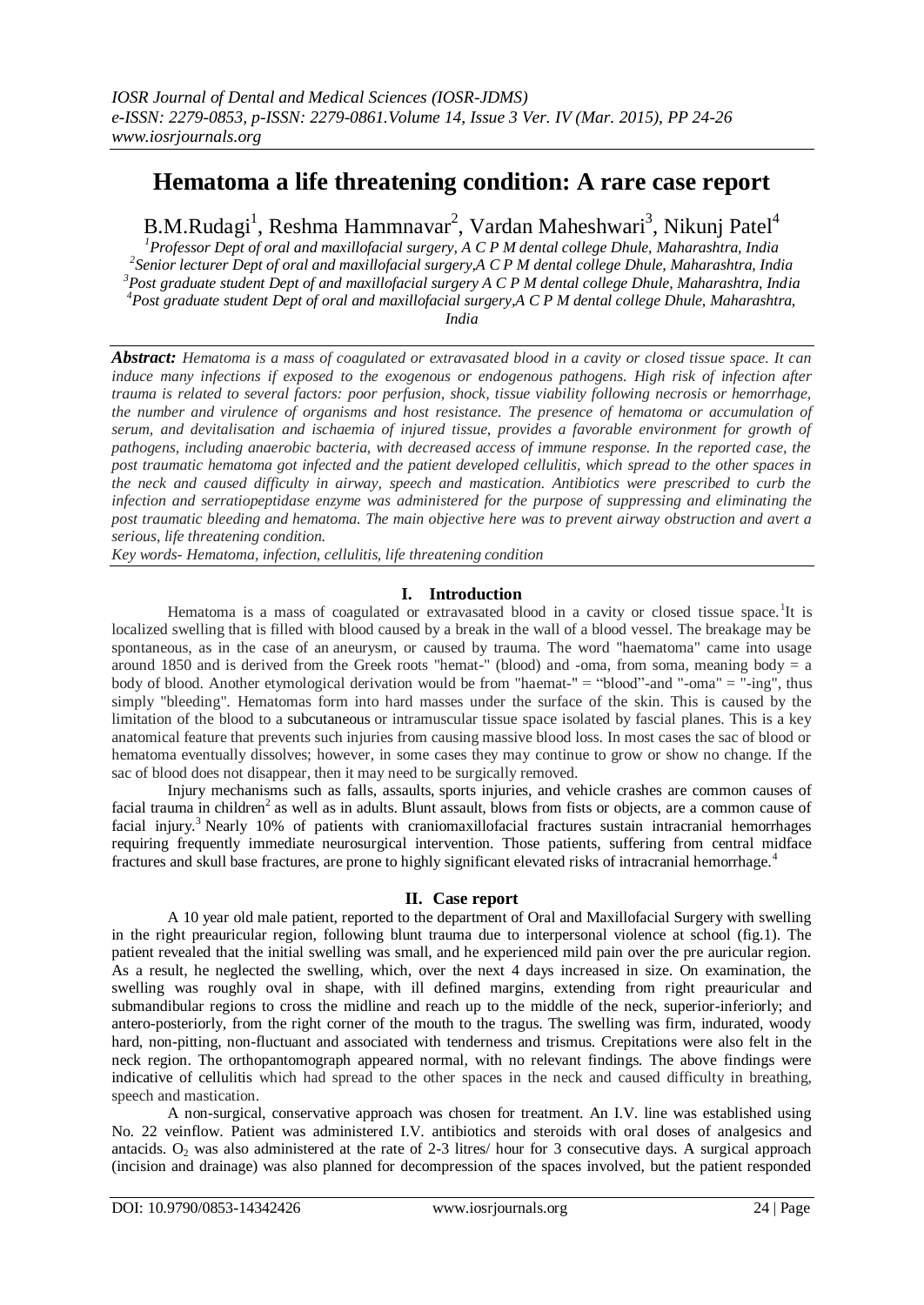well to the I.V. antibiotics regimen as prescribed above. The swelling subsided within 3 days and the facial profile of the patient was back to normal (fig.2).

### **III. Discussion**

Hematoma is a swollen or raised area at the venipuncture site resulting from leakage of blood into the tissues. The size and spread of a hematoma depends on its vascular origin (capillary, venous or arterial) and the tissue into which it is bleeding (muscle, fat or interstitia). Hematomas stop expanding when the pressure of the pooling blood exceeds the vascular pressure of the bleeding site. It can be viewed in three time frames: pre, peri and postoperative. Although no literature has provided a failsafe set of predictors as to which patients are at risk and which are not.<sup>5</sup> The role of the mandibular fracture hematoma could be as a presumptive local reservoir for osteogenic progenitors and thus contribute to intramembranous bone healing.<sup>6</sup>

#### **Classification**

Types

- Subdermal hematoma (under the [skin\)](http://en.wikipedia.org/wiki/Skin)
- Skull/brain:
- [Subgaleal hematoma](http://en.wikipedia.org/wiki/Subgaleal_hematoma) between the [galea aponeurosis](http://en.wikipedia.org/wiki/Galea_aponeurosis) and [periosteum](http://en.wikipedia.org/wiki/Periosteum)
- [Cephalohematoma](http://en.wikipedia.org/wiki/Cephalohematoma) between the [periosteum](http://en.wikipedia.org/wiki/Periosteum) and [skull.](http://en.wikipedia.org/wiki/Skull) Commonly caused by vacuum delivery and vertex delivery.
- [Epidural hematoma](http://en.wikipedia.org/wiki/Epidural_hematoma) between the [skull](http://en.wikipedia.org/wiki/Skull) and [dura mater](http://en.wikipedia.org/wiki/Dura_mater)
- [Subdural hematoma](http://en.wikipedia.org/wiki/Subdural_hematoma) between the [dura mater](http://en.wikipedia.org/wiki/Dura_mater) and [arachnoid mater](http://en.wikipedia.org/wiki/Arachnoid_mater)
- [Subarachnoid hematoma](http://en.wikipedia.org/wiki/Subarachnoid_hematoma) between the [arachnoid](http://en.wikipedia.org/wiki/Arachnoid_mater) mater and [pia mater](http://en.wikipedia.org/wiki/Pia_mater) (the [subarachnoid space\)](http://en.wikipedia.org/wiki/Subarachnoid_space)
- [Othematoma](http://en.wikipedia.org/w/index.php?title=Othematoma&action=edit&redlink=1) between the skin and the layers of cartilage of the ear
- [Perichondral hematoma](http://en.wikipedia.org/wiki/Cauliflower_ear) [\(ear\)](http://en.wikipedia.org/wiki/Ear)
- [Perianal hematoma](http://en.wikipedia.org/wiki/Perianal_hematoma) [\(anus\)](http://en.wikipedia.org/wiki/Anus)
- [Subungual hematoma](http://en.wikipedia.org/wiki/Subungual_hematoma) (nail)

#### Degrees

- [Petechiae](http://en.wikipedia.org/wiki/Petechiae) small pinpoint hematomas less than 3 mm in diameter
- [Purpura](http://en.wikipedia.org/wiki/Purpura) (purple) a bruise about 1 cm in diameter, generally round in shape
- [Ecchymosis](http://en.wikipedia.org/wiki/Ecchymosis) subcutaneous extravasation of blood in a thin layer under the skin, i.e. bruising or "black and blue," over 1 cm in diameter

Trauma often leads to inflammatory responses which induces the release of numerous vasoactive angiogenic pyrogens, which produce vasodilatation within a few hours of injury.<sup>7</sup> Hemorrhage from the dilated, damaged vessels of the endosteum, periosteum and Haversian system leads to hematoma formation.<sup>8</sup> Hematoma can induce many infections if exposed to the exogenous or endogenous pathogens.<sup>9</sup> Most previous reports of infection after trauma in children have highlighted the importance of aerobic or facultative organisms.<sup>10</sup>

High risk of infection after trauma is related to several factors: poor perfusion, shock, tissue viability following necrosis or hemorrhage, the number and virulence of organisms and host resistance.<sup>11</sup> The presence of hematoma or accumulation of serum, and devitalisation and ischaemia of injured tissue, provides a favorable environment for growth of pathogens, including anaerobic bacteria, with decreased access of immune response.<sup>9</sup>

An etiologic diagnosis of simple cellulitis is frequently difficult, and generally unnecessary for patients with mild signs and symptoms of illness. Clinical assessment of the severity of infection is crucial, and several classification schemes and algorithms have been proposed to guide the clinician.<sup>12</sup> Hematomas of skin and soft tissues are often treated with **RICE** (rest, ice, compression, elevation). Emerging antibiotic resistance among Staphylococcus aureus (Methicillin resistance) and Streptococcus pyogenes (Erythromycin resistance) are problematic, because both of these organisms are common causes of a variety of skin and soft-tissue infections; and because empirical choices of antimicrobials must include agents with activity against resistant strains. Minor skin and soft-tissue infections may be empirically treated with semi-synthetic Penicillin, First-generation or Second-generation oral Cephalosporins, Macrolides, or Clindamycin. It is prudent to re-evaluate them in 24– 48 hours to verify a clinical response. However surgical decompression combined with drainage enables complete evacuation of the blood clot and prevents possible sequelae.<sup>13</sup>

In the reported case, the post traumatic hematoma got infected and the patient developed cellulitis, which spread to the other spaces in the neck and caused difficulty in airway, speech and mastication. Antibiotics were prescribed to curb the infection and serratiopeptidase enzyme was administered for the purpose of suppressing and eliminating the post traumatic bleeding and hematoma. The main objective here was to prevent